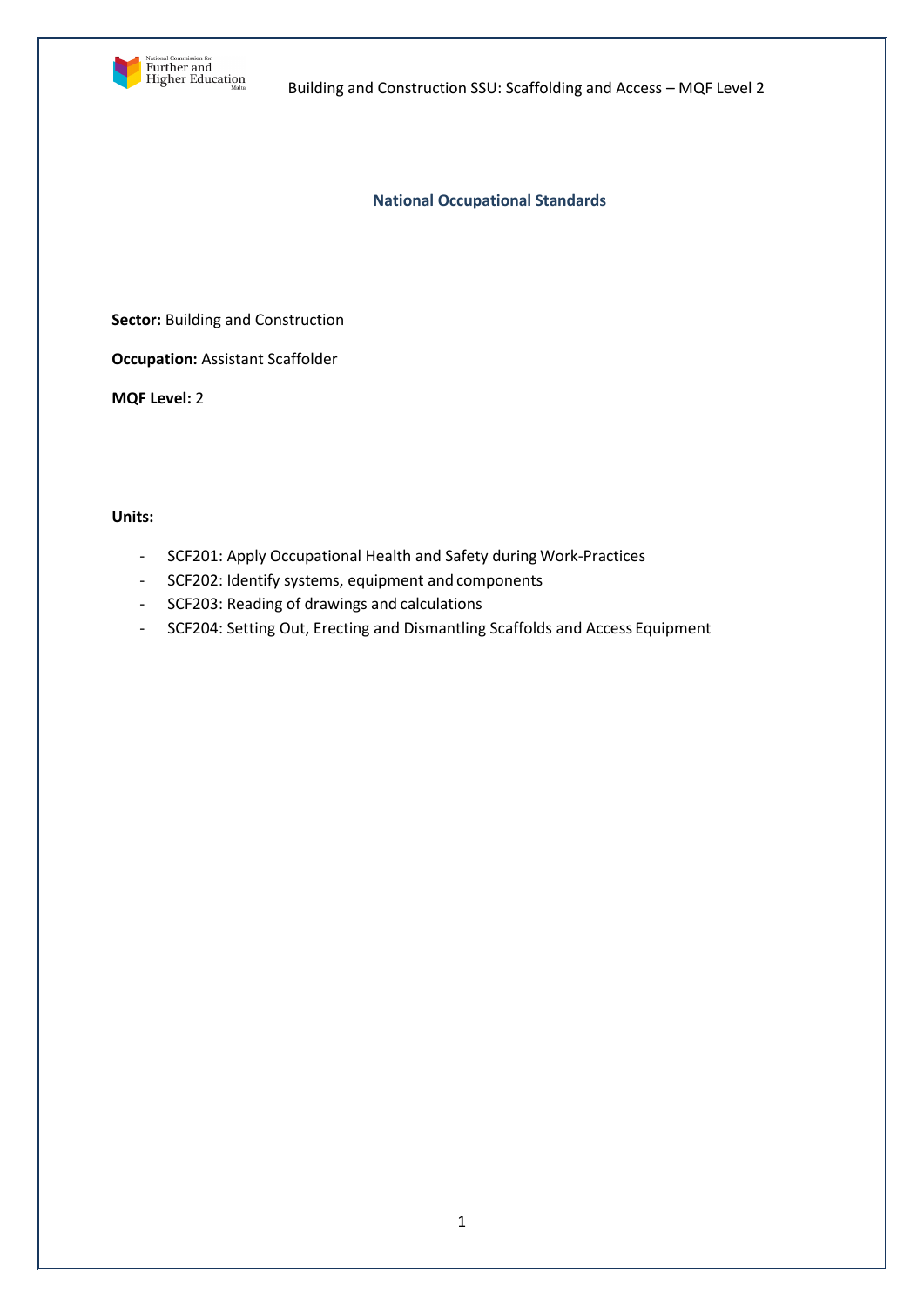

# **SCF201: Apply Occupational Health and Safety during Work-Practices**

This unit is about being able to use safe procedures and safe work practices at sites undergoing new construction or maintenance and repair. The persons carrying out this work must possess the necessary knowledge and skills to ensure that their actions do not create health and safety risks to others, can identify risks and hazards associated with the working environment, with tools, equipment, materials and substances used.

# **Performance Criteria:**

The candidate must have the necessary knowledge and skills to:

- 1. Carry out safe working practices to prevent hazards and to ensure the safety of workers and members of the public.
- 2. Carry out safe working practices using appropriate equipment and materials to prevent damages to work areas and injuries to himself and 3<sup>rd</sup> parties.
- 3. Set up safety barriers around a work environment hazard to protect workers and members of the public.
- 4. Use appropriate protective clothing and safety equipment and know the whereabouts of first-aid equipment.
- 5. Use, handle and store materials hazardous to health in a safemanner.
- 6. Assist in carrying out a risk assessment to cover the job assigned and the working area required for the job and adhere to the risk assessment requirements.
- 7. Locate and switch-off temporary or fixed electrical switch gear, isolating valves as instructed in the health and safety procedures.
- 8. Collaborate with construction team members.
- 9. Take all measures to keep adequate working distance from overhead electrical cables.

## **Required Knowledge**

The Level 2 Assistant Scaffolder must know and state:

- 1. The understanding of the roles and responsibilities of themselves and others under the Health and Safety Act.
- 2. The health and safety risks associated with their role which include tools, materials and equipment used and working practices and procedures.
- 3. The Recognition of potential hazardous material at the workplace.
- 4. The understanding of the procedures for dealing with potential hazardous material in the place of work.
- 5. The understanding of the health concerns associated with the workplace and safe practices when carrying out work.
- 6. The seeking of expert assistance when help is needed.
- 7. The acknowledging of hazards and potential hazards at the place of work (such as electricity, slippery and uneven surfaces, dust and fumes, handling and transporting, contaminants and irritants, fire, heights, improper use of tools and equipment).
- 8. The understanding of the importance of being alert to the presence of hazards in the place of work.
- 9. The responsible persons to whom to report health and safetymatters.
- 10. The emergency procedures in the place of work.
- 11. The first aid facilities that exist within the workarea.
- 12. The understanding of the use of barriers and warning signs.
- 13. The understanding of the necessary safety precautions including the use of protective clothing and equipment for a range of applications (situation instead application).
- 14. The understanding of the methods used for protecting customers' property.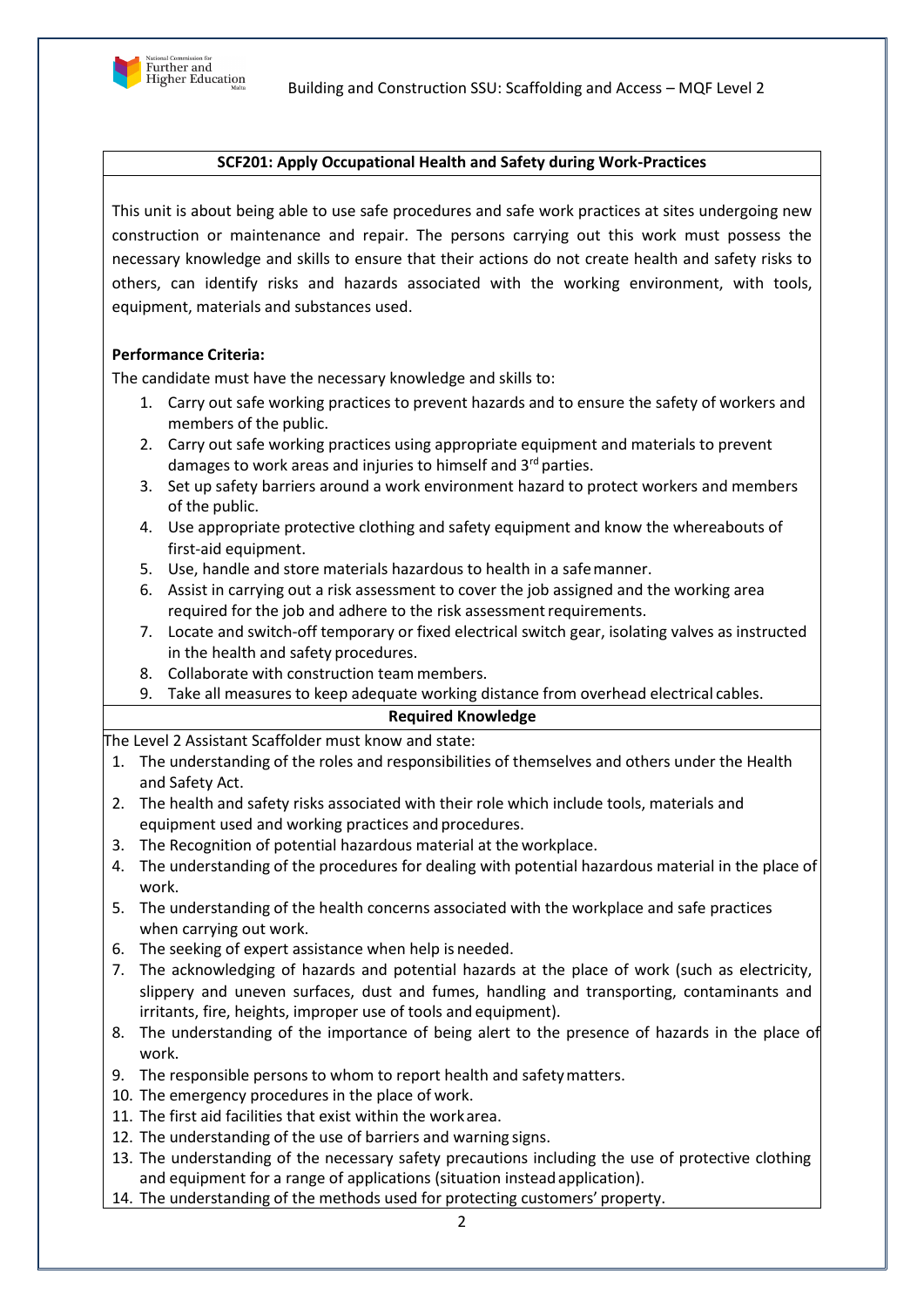



- 15. The understanding of when it is required to isolate domestic water services from the main water supply.
- 16. The description of any toxic effect of materials used.
- 17. The outline of the preventative and remedial actions to be taken in the case of exposure to materials hazardous to health.
- 18. The understanding of the importance to check and follow manufacturer instructions regarding 'expiry dates' and care and condition of Personal Protective Equipment.

## **Required Skills**

- 1. Identify which health and safety procedures are relevant to the working environment.
- 2. Comply with duties and obligations as defined by the Occupational Health and Safety Act 2000.
- 3. Follow workplace policies and employers' instructions for the safe use and maintenance of tools and equipment.
- 4. Control health and safety hazards within the job responsibility.
- 5. Report any hazards which may present risk to persons.
- 6. Identify, tag according to employer policy and report using standard forms, defective personal protective equipment, defective tools and fittings.
- 7. Follow correct procedures in the event of injuries to themselves orothers.
- 8. Take remedial action where work methods are not in line with control measures resulting from relevant risk assessment.
- 9. Adhere to work production and installation procedures as officially instructed by theemployer.
- 10. Comply with warning signs and sets up safety barriers around working area.
- 11. Make use of the appropriate protective clothing provided and safety equipment according to task.
- 12. Use and store materials hazardous to health in a safemanner.
- 13. Ensure that the immediate work area is kept free from hazards. With assistance communicate basic information in unfamiliar context to colleagues such as: report verbally and by means of pre-printed sketches provided by supervisors to colleagues in the erecting and dismantling stage of a scaffold.
- 14. Adhere to and suggest appropriate health and safety procedures.
- 15. Explain possible hazards with sway transoms considered as a tie with special attention to spacing of ties, box ties and lip ties, tie patterns, abnormal facades.
- 16. Assist in carrying out a site risk assessment.
- 17. Participate in using standard forms to carry out individual risk assessment, project team risk assessments, routine checks and maintenance of scaffolds following badweather.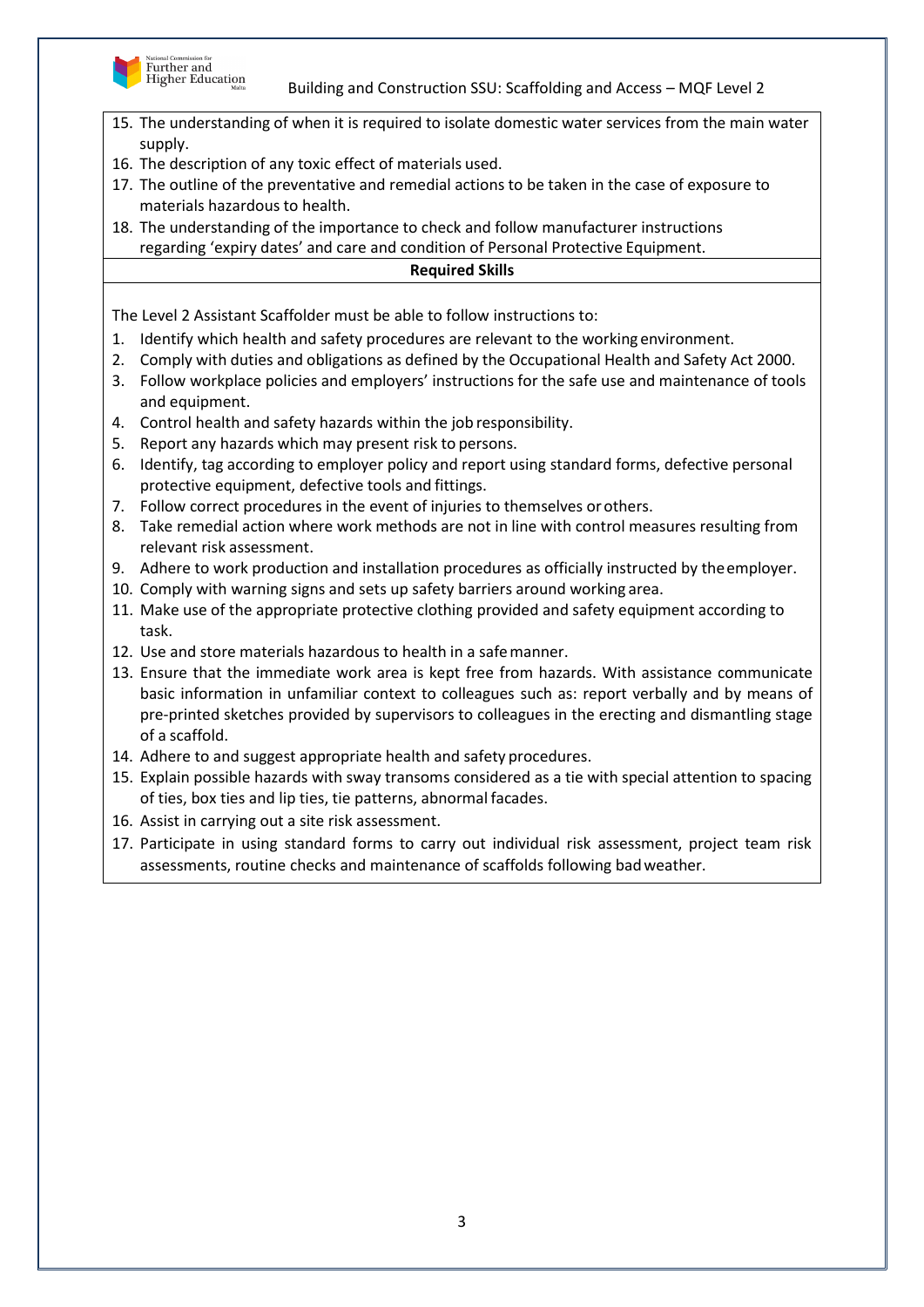

#### **SCF202: Identify systems, equipment and components**

This unit is about identifying the different access and scaffold systems, equipment and components for specific applications based on their technical properties. Typical workplace systems such as the direct and indirect environmental impacts of materials used for scaffolds are also discussed. When assisting, candidates are expected to show an increase in their knowledge and skills to eventually carry out tasks proactively with minimum supervision but still with limited overall responsibilities.

### **Performance Criteria:**

The candidate must have the necessary knowledge and skills to:

- 1. The difference between types of scaffolding and access equipment based on their basic characteristics and classification.
- 2. State the basic criteria for the selection of scaffold.
- 3. State the tools, accessories and equipment used for scaffold erection anddismantling.
- 4. Identify and explain the basic characteristics and material requirements for Frame Scaffold, Birdcage scaffold, tower scaffold, modular scaffold.
- 5. Assist in keeping records of the quantity of materials used by project.
- 6. Assist in organizing stores and construction sitesfacilities.
- 7. Assist in carrying out functional checks on plant and equipment.

#### **Required Knowledge**

The Level 2 Assistant Scaffolder must know and state:

- 1. How to demonstrate knowledge of environmental management.
- 2. The metric units of weight and object centre of weight (centre of gravity) and basic relevance of line of force.
- 3. The rule of thumb and recommended instructions by suppliers regarding couplers, tubes and cantilever beam design.
- 4. The basic definition of unsymmetrical beams and prefabricated beams.
- 5. The basic technical characteristics of aluminum and steeltubes.
- 6. The recalling of the different types of ladders available on the market for specific access from scaffolds.
- 7. The recalling of the common defects of aluminum and steel tubes and fittings.
- 8. The construction site hazards commonly encountered to defective setting out or execution of work.
- 9. The hollow concrete block (brick) wall and the limestone wall limitation to anchor scaffolds.
- 10. The type of wood suitable for scaffold platforms.
- 11. The wood preservation methods.
- 12. Typical causes of scaffold incidents and the resulting learning points.
- 13. Simple digital and hard copies systems used to keep records and control of materials and equipment.
- 14. Workplace procedures regarding final decisions and work permits.
- 15. Environmental Regulatory requirements and Project environmental plans including equipment specifications dedicated for such tasks.
- 16. Basic routine checking procedures for accuracy checks of levellinginstruments;
- 17. Workplace storage codes methods.

#### **Required Skills**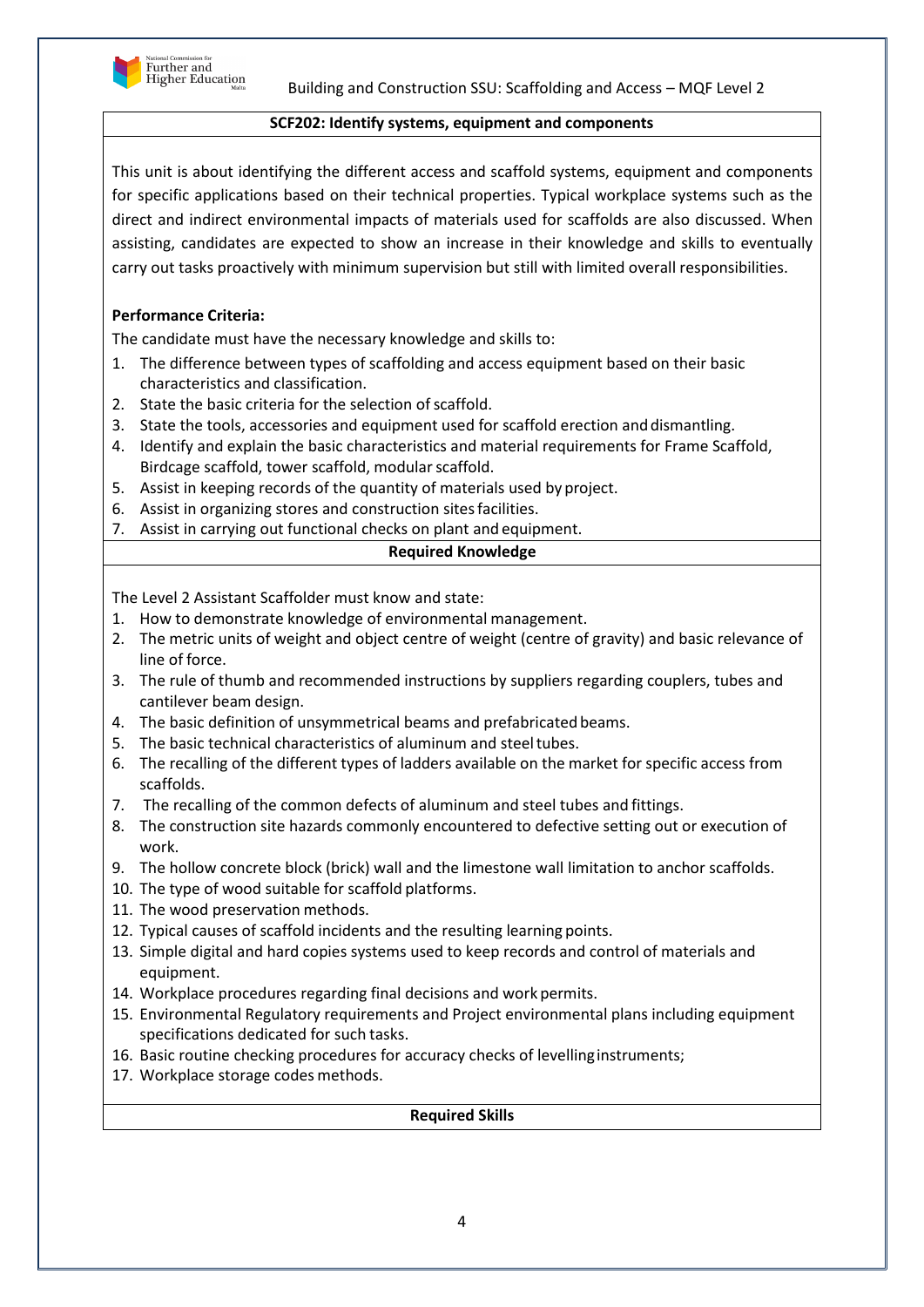

- 1. Assist in checking a truss-out scaffold for inadequate couplers.
- 2. Assist in checking cantilever scaffolds designs for stability and structure integrity.
- 3. Assist in checking tower and bridge scaffolds designs for stability and structureintegrity.
- 4. Carry out the recommended best practices in the use of ladders considering andgiving special attention not to use the following situations: mid-span supports, ladders at the end of platforms, ladders resting on the projected ends of the scaffold boards forming the platform, length and angle constrains, top not securely tied, the use of wedges under legs, no projection at the top, obstruction to foothold.
- 5. Identify the correct use of the following scaffolding and access equipment: System Scaffold, Tube and Fitting (Coupler) Scaffold, Base-supported Scaffold, Birdcage Scaffold, Bracket (Tank Builder's) Scaffold, Independent Run (Façade or Independent Tied) Scaffold, Mobile Scaffold, Tower Scaffold.
- 6. Identify and describe the main features of demolition scaffolds, weather protection and sheeted stone cleaning scaffolds, temporary roofs and canopies.
- 7. Assist in carrying out a visual survey of Scaffold tubes, scaffold couplers and fittings, scaffold boards and timber, technical data of prefabricated beams, prefabricatedframes and scaffold systems, ropes, lashings, rigging, guys andanchors.
- 8. Assist to identify hazards when constructing and dismantling Independent ties scaffold considering and giving special attention to absence of bracings; wrong coaxial joint in tubes; undermined foundations; attachment of tarpaulins; unnecessary working lifts; overloading; neglected scaffolds over long periods.
- 9. Assist to identify hazards when constructing and dismantling prefabricated frame scaffold and system scaffolds with special attention to bad assumptions that prefabricated, and system scaffold do not require additional bracings; failure to use locking pins or wedges; lack of longitudinal stiffness when dismantling long projection components.
- 10. Assist to identify hazards when constructing and dismantling putlog scaffolds with special attention to insufficient grip of the putlog ends in stone and brickwork; dislodgement of the lower lift; removal of guard rail which leaves the joint in the ledger unassisted.
- 11. Assist to identify hazards as a result of: use of rotten boards; placing standards (posts) at the end of boards or across joints of boards; waterlogged ground; site surface water washing; excavation near sole plates; boards levelled with rubble; inadequate size of sole plate; sole plates on sloping surfaces.
- 12. Assist to identify hazards in bracing configuration with special attention to weak-in-line joints by using spigot pins; poor tightening of sleeve couplers; poor attachment of lifts to bracing systems; bracing not across ground level to top level scaffold bracing not in two directions; vertical and horizontal forces not related to forces inbraces.
- 13. Assist to interpret the project environmental plan and establish resources requiredfor its implementation.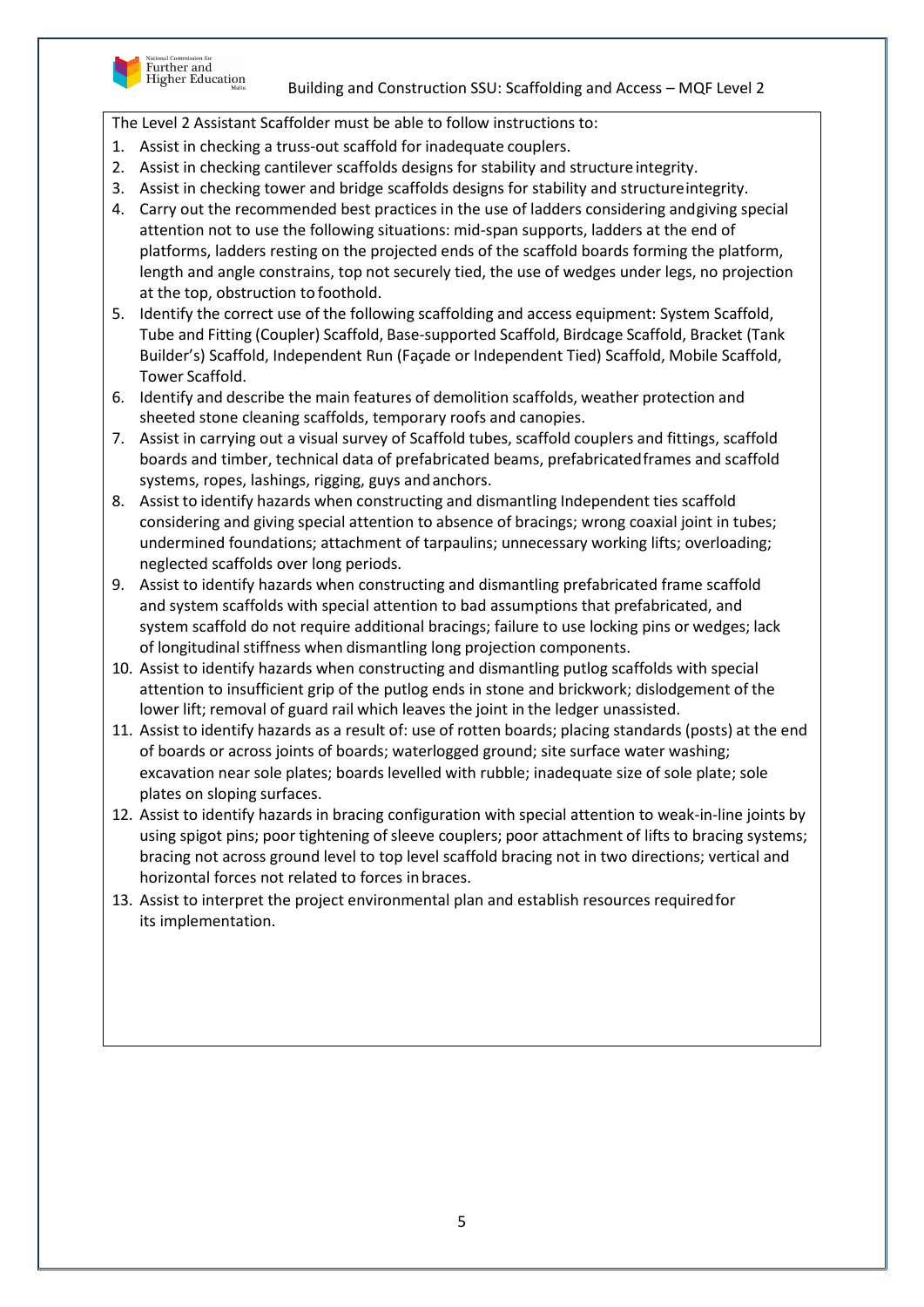

### **SCF203: Reading of drawings and calculations**

This unit is about understanding and interpreting scaffold and building drawings, methods to calculate quantities of fittings and elements, and methods to transform setting out measurements from drawings to site setting out. When assisting, candidates are expected to show an increase in their knowledge and skills to eventually carry out the tasks with minimum supervision but still with limited overall responsibilities.

## **Performance Criteria:**

The candidate must have the necessary knowledge and skills to:

- 1. Read and interpret simplified plans and specifications to select scaffold fittings and elements under supervision.
- 2. Assist in establishing important building datum grids andlevels.
- 3. Assist in the calculation of the quantities of scaffold fittings required to meet work schedules.
- 4. Assist in the calculation of linear measurements of diagonals, diameters and right-angle triangles in 2D and 3D structures.
- 5. Assist in the setting out of scaffold 'standards' (posts) correctly spaced as indicated in drawings.
- 6. Assist in the setting out of scaffold 'standards' on pitch circle diameter around circular structures.

#### **Required Knowledge**

The Level 2 Assistant Scaffolder must know and state:

- 1. The basic understanding of horizontal levels and horizontal planes, the vertical plumb line and the use of the spirit level in this context.
- 2. The basic understanding of compilations of overall linear dimensions fromdrawings.
- 3. The basic understanding of calculations involving quantities and costs ofmaterials.
- 4. The basic understanding of calculations with ratios.
- 5. The basic understanding of X-axis, y-axis, variable charts andtables.
- 6. The understanding of drawings annotations used for levels, gradients and bearings.
- 7. A wide range of hand tools specifications and their use.
- 8. The techniques to produce manual simplified scaffold drawings.
- 9. The metric units of linear measurements, areas, force, pressure andfluid measurements.

## **Required Skills**

- 1. Make use of height to base ratio requirements when using towers subjectedto combined weights and wind forces.
- 2. Explain possible hazards when using Gim Wheels and Pulleys with special attention to when pulling at wide angles.
- 3. Convert linear dimension in metric units from millimeter to centimeters tometer.
- 4. Interpret common drawing symbols in elevations, sections and plans.
- 5. Measure cut to size and prepare pipes ready for use.
- 6. Use the 3:4:5 method to set right-angles on site
- 7. Interpret common and basic structural charts and structural plans.
- 8. Calculate areas and volumes of counterweights.
- 9. Convert between units of measurements: meters; centimeters andmillimeters.
- 10. Use the basic functions of calculators and digital measuring instruments to measure linear and angular measurements.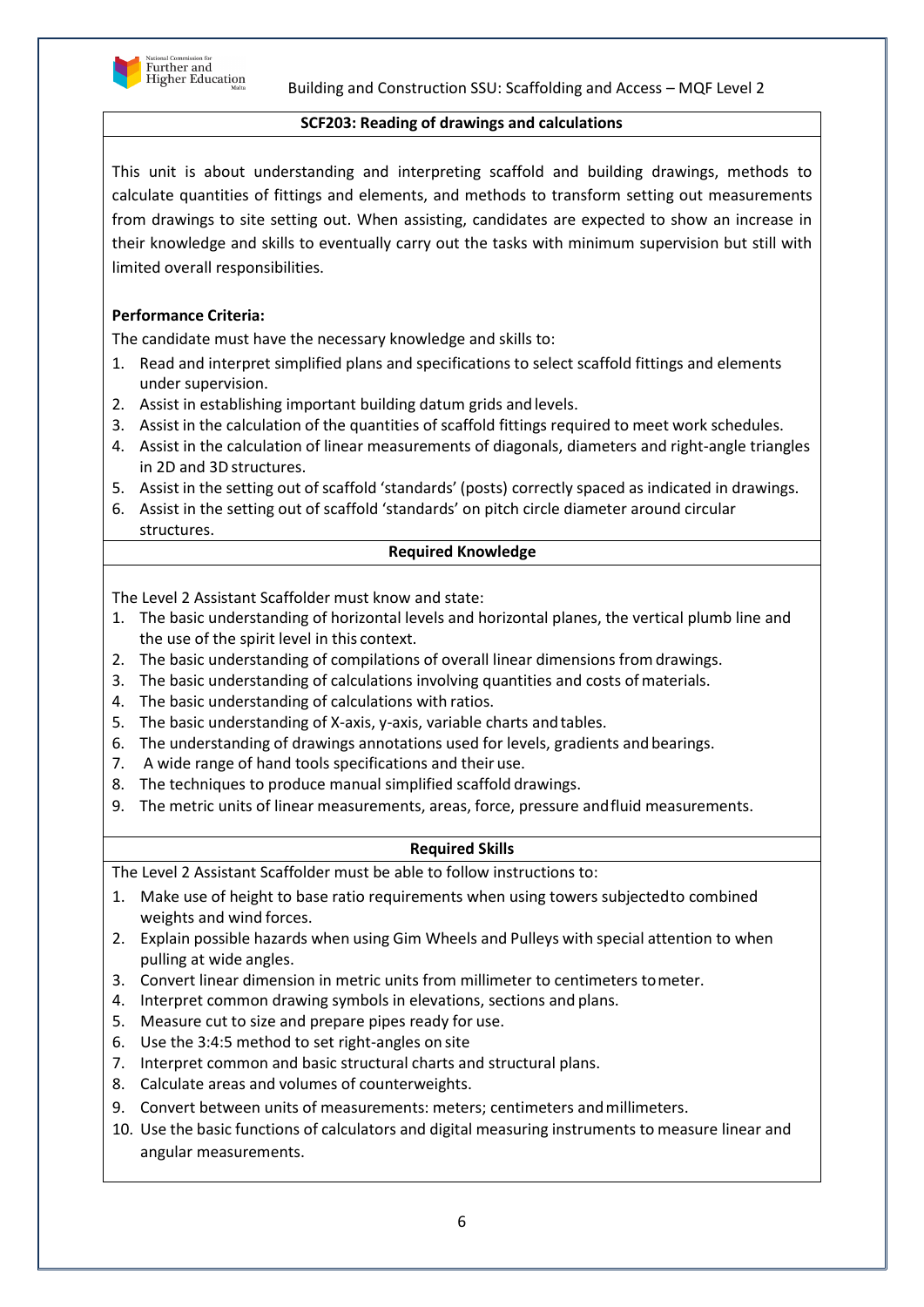

11. Convert between tones to kilograms and milliliters to liters.

12. Use established basic factors to convert volume of material to weight (specific density).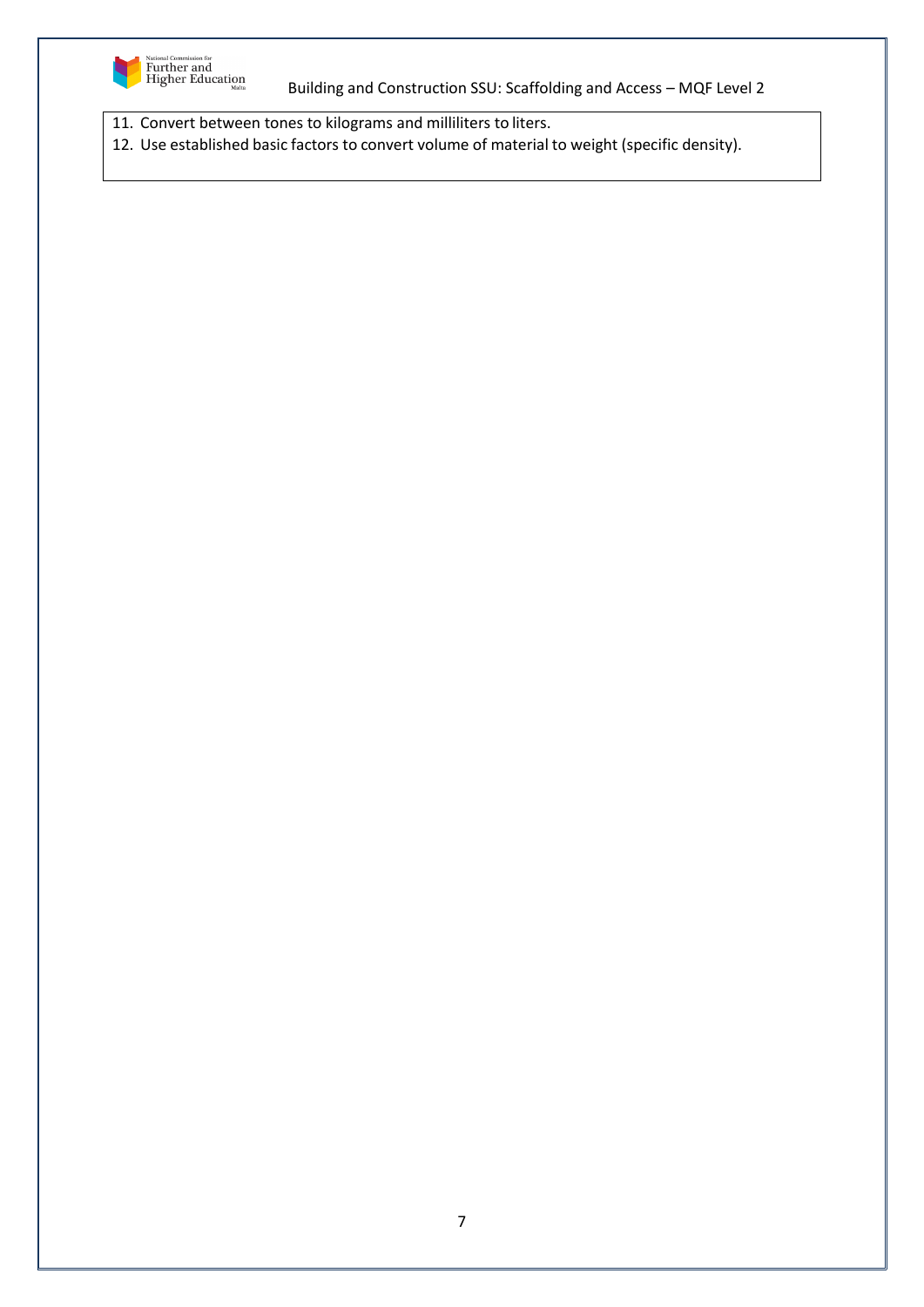

#### **SCF204: Setting Out, Erecting and Dismantling Scaffolds and Access Equipment**

This Unit is about Setting Out, Erecting and Dismantling Scaffolds and Access Equipment. When assisting, candidates are expected to show an increase in their knowledge and skills to eventually carry out the tasks proactively with minimum supervision but still with limited overall responsibilities.

### **Performance Criteria:**

The candidate must have the appropriate knowledge and skills to:

- 1. Clean, check and store plant, tools and equipment according to workplace practices.
- 2. Dispose unwanted materials according to project environmental policy and keep areas cleared from unwanted materials.
- 3. Assist proactively in setting out, construct and dismantle frame scaffolds, birdcage scaffolds, tower scaffolds, modular scaffolds.
- 4. Assist proactively in setting out, construct and dismantle independent tiedscaffolds.
- 5. To communicate basic information in unfamiliar and unpredictable context to colleagues and first line supervisors using the correct scaffold technical terms.
- 6. Co-operate with colleagues, self-employed sub-contractors and all other construction site workers.
- 7. Take agreed responsibility for completing given scaffold erecting and dismantling tasks.
- 8. Assist proactively in developing work schedules.
- 9. Contribute to improve work activities.
- 10. Recall the roles and responsibilities of scaffold and construction teams.

#### **Required Knowledge**

The Level 2 Assistant Scaffolder must know and state:

- 1. Residential areas requirements.
- 2. Recalling of height of the top rail, mid rail, cross braces conditions, alternatives toguardrails.
- 3. The condition when to use fall arrest systems and personal fall arrest systems requirements.
- 4. Recognize conditions of when guardrails are not required and under what conditions can be removed.
- 5. Recalling of the general types of 'accesses' recommended and allowed.
- 6. The type of toe boards, screens, guardrail systems, debris nets, catch platforms, canopy structures and barricades that are available to protect from overhead fallingobjects.
- 7. Recalling of the maximum vertical tie spacing allowed.
- 8. The planning and scheduling methods.
- 9. The various procedures to calculate materials requirements.
- 10. The understanding of environmentally friendly waste management procedures.
- 11. The understanding of basic safety data sheets of various products.
- 12. Site isolation and traffic control responsibilities and authorities.
- 13. The understanding of traffic signs appropriate for roads approaching construction sites.
- 14. Equipment data sheets and routine maintenance manuals.

## **Required Skills**

- 1. Recall basic recommended best practices to minimize hazards when installingpavement frames with special attention to not/ leaving long and un-braced bottom standards (posts); overloading; placing of all joint in the standards at the same level; longitudinal instability; not providing an equivalent of bottom standards to the upper standards; not adequate traffic fenders; lack of ties.
- 2. Recall basic recommended best practices regarding inside boards, guard rails and toe